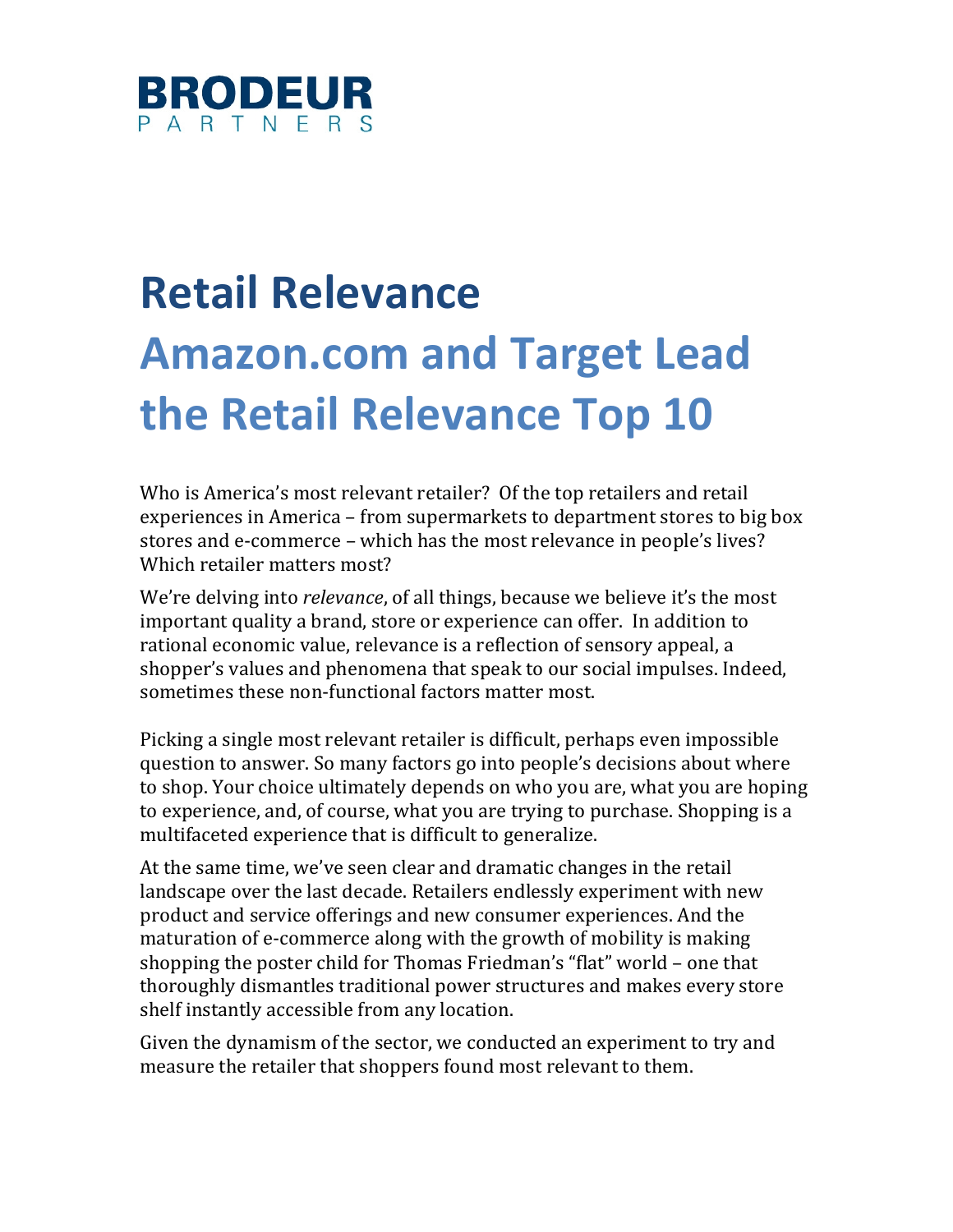We selected twenty-one of the largest retailers in the United States, including a variety of different types of retailers – large discount stores, supermarkets, department stores, e-commerce retailers and specialty stores. We used a technique called *maximum difference scaling* to compare and score one retailer against another. That is, shoppers were asked to "test" each retailer at least four times against a different combination of competing retailers. Each time, shoppers were asked to select the store they felt was the most and the least applicable in one of four areas that are part of the Brodeur Partners' relevance model:

- **Practicality** *Select the retailer you believe is the most dependable and provides you the best value.*
- **Values** *Select the retailer that you most admire and most reflects your personal,values.*
- **Sensory appeal** *Select the retailer that you find the most interesting and appeals to your senses.*
- **Social appeal** *Select the retailer you're most proud to be associated with,and,is,an,experience,you'd,want,to,share.*

The survey included 2,008 shoppers between the ages of 18 and 65 and was conducted from November 13-20, 2011, just prior to the 2011 holiday shopping season. The shoppers' "votes" were then used to create a value score for each retailer in each of the four areas tests. The use of maximum difference scaling allowed us to collect over  $60,000$  data points with highly precise and detailed data for each retailer.

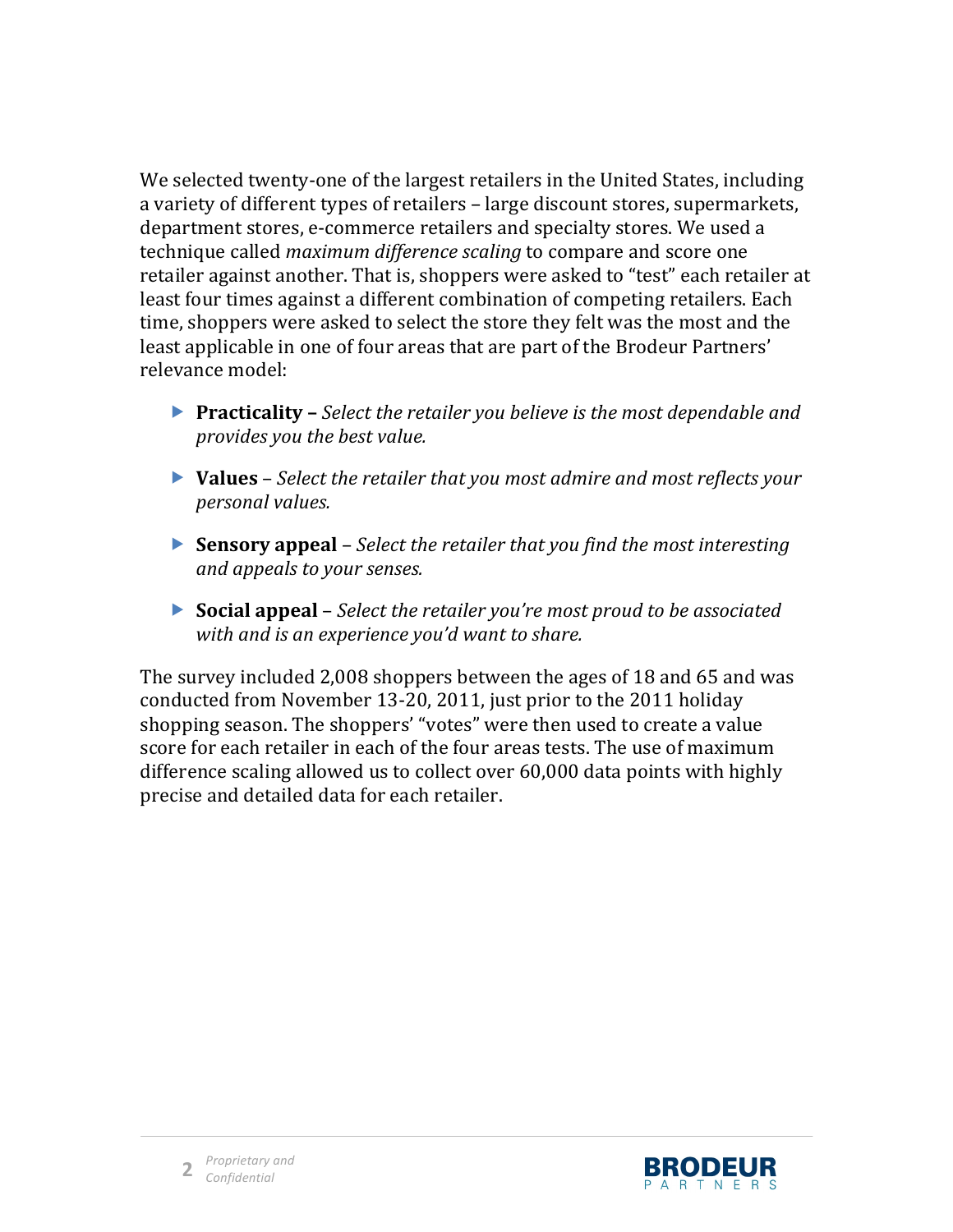### **Amazon'and'Target**

So who was America's "most relevant" retailer?

First place went to the retailer that shoppers click on but can't drive to: Amazon.com. Close behind was the upstart retailer that topped the list as the most interesting and most appealing to shoppers' senses, Target.

This one-two finish by Amazon.com and Target says a lot about what Americans look for and find meaningful in a place to shop. The case of Amazon.com highlights the incredible power of e-commerce in the retail world of today. It shows how technology can move a retailer from specialty online bookstore to one that people view as more practical and value-driven than even Walmart, the world's largest retailer. The number-two showing by Target underscores the importance of blending elements that appeal to shoppers' senses with value and dependability.

### **Review of the Top Ten**

In establishing our top ten, we looked only at the scores from shoppers who said they either "frequently" or "occasionally" shopped at that retailer – that is, we eliminated potential bias resulting from shoppers who either had not shopped with that retailer or were not familiar with the retailer.

Among shoppers, Amazon was the clear winner with a score of 9.54.1 Second place went to Target with a score of 9.1. Third Place Walmart, scored 8.57. BestBuy came in a distant fourth followed by a closely clustered group that included Costco, Kohl's and J.C.Penny. Rounding out the top ten were Macy's, Walgreen and Apple.

You might expect relevance to correlate closely with sales, foot traffic or market share. In many cases it does not. Many of the retailers with much



!!!!!!!!!!!!!!!!!!!!!!!!!!!!!!!!!!!!!!!!!!!!!!!!!!

 $<sup>1</sup>$  In maximum difference scaling the sum of all items tested equals 100. The structure of our MaxDiff</sup> survey is straightforward. Survey respondents are presented with a set of items and asked to choose which is most preferred and which is least preferred. Dozens of items can be tested, but the task is manageable, because respondents consider only four or five items at a time. The final score for each item tested indicates both absolute and relative importance based on preference, importance or relevance of the item.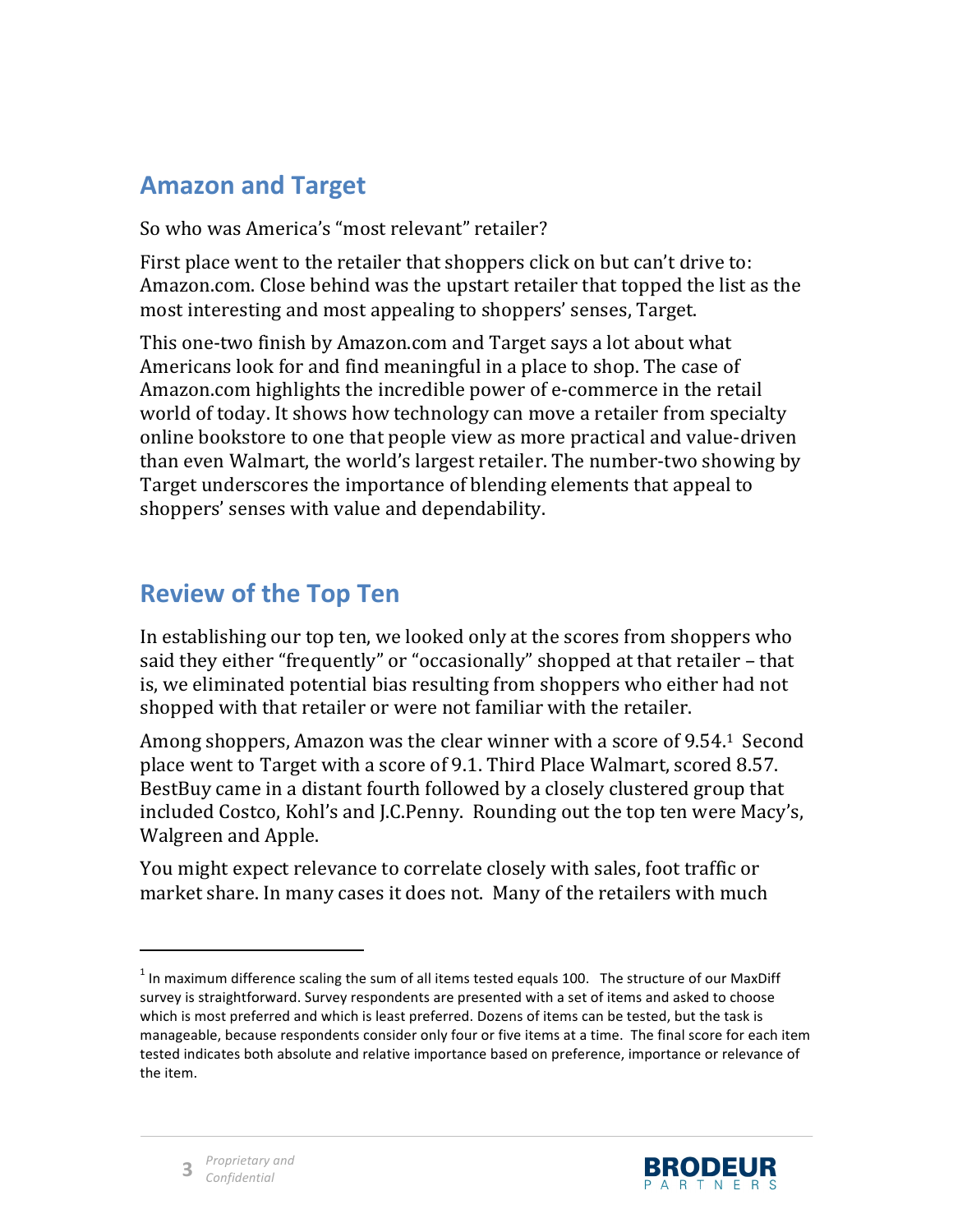| <b>Store</b>                    | <b>Practical</b><br><b>Relevance</b> | <b>Social</b><br><b>Relevance</b> | Values-<br>based<br><b>Relevance</b> | <b>Sensory</b><br><b>Relevance</b> | <b>Average</b> |
|---------------------------------|--------------------------------------|-----------------------------------|--------------------------------------|------------------------------------|----------------|
| 1. Amazon.com<br>Seattle        | 10.14                                | 9.15                              | 9.40                                 | 9.45                               | 9.54           |
| 2. Target<br>Minneapolis        | 9.59                                 | 8.40                              | 8.68                                 | 9.72                               | 9.10           |
| 3. Wal-Mart<br><b>Arkansas</b>  | 10.00                                | 7.57                              | 8.26                                 | 8.45                               | 8.57           |
| 4. Best Buy<br>Richfield, Minn. | 6.78                                 | 7.28                              | 6.81                                 | 8.52                               | 7.35           |
| 5. Costco<br>Washington         | 7.69                                 | 7.04                              | 6.93                                 | 6.79                               | 7.11           |
| 6. Kohl's<br>Wisconsin          | 6.84                                 | 6.72                              | 6.86                                 | 7.50                               | 6.98           |
| 7. J.C. Penney<br>Plano, Texas  | 6.28                                 | 6.91                              | 6.90                                 | 7.50                               | 6.90           |
| 8. Macy's<br>Cincinnati         | 5.11                                 | 7.00                              | 6.49                                 | 7.23                               | 6.46           |
| 9. Walgreen<br>Deerfield, Ill.  | 6.65                                 | 6.11                              | 6.04                                 | 6.20                               | 6.25           |
| 10. Apple<br>Cupertino, Ca.     | 5.68                                 | 7.00                              | 6.53                                 | 5.73                               | 6.24           |

larger annual sales volumes did not make the top ten. They included wellknown names like Kroger, Home Depot and CVS Caremark.<sup>2</sup>

<sup>2</sup>The following 21 retailers were included in this study: Amazon.com, Apple, Best Buy, Costco, CVS Caremark, Dell, J.C. Penny, Home Depot, Kohl's, Kroger, Lowe's, Macy's, QVC, Rite Aid, Safeway, Sears, Staples, Target, T.J. Maxx, Walgreen, Wal-Mart.

!!!!!!!!!!!!!!!!!!!!!!!!!!!!!!!!!!!!!!!!!!!!!!!!!!

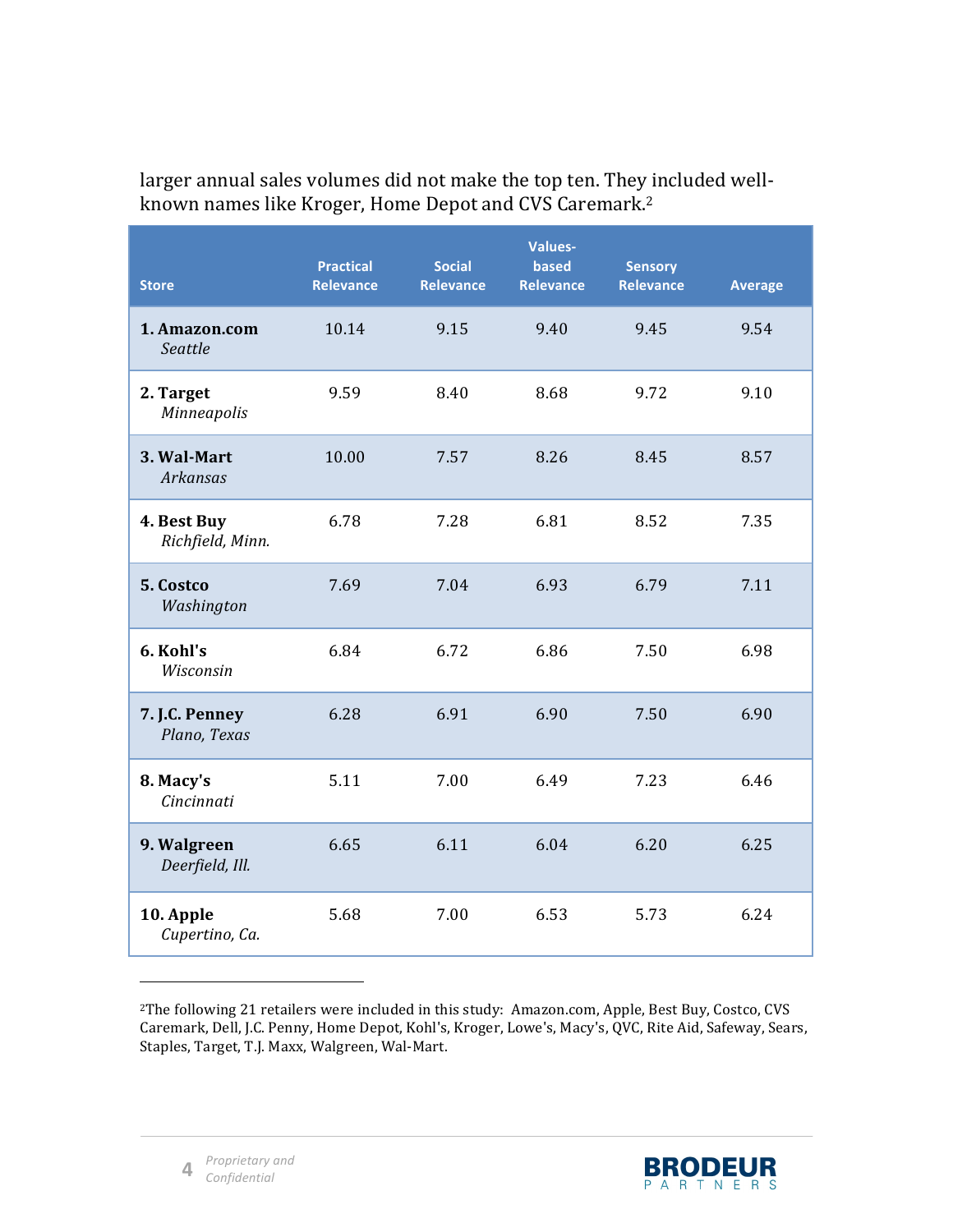**Amazon** was the clear winner with an average retail relevance score of 9.54. We were intrigued by Amazon.com's high ranking in the area of *practical* relevance. Shoppers voted Amazon highest in "dependability" and "best" value," elements of practicality. The high practicality score is particularly striking considering Amazon was measured against companies with large real-world storefronts like Target, Walmart, Costco, Walgreens, Kroger and Safeway. So has online become the decidedly more practical way for Americans to shop? Also distinctive was Amazon's commanding lead in the areas of *social* and *values-based* relevance. That is, when compared against all of the other retail experiences, shoppers said that that the Amazon experience was the one most people wanted to share and that most reflects their personal values.

**Target** came in a commanding second with a relevance score of 9.10. Target's strong second place finish was closely tied to shoppers viewing it as the perfect blend of *practical relevance* and *sensory appeal*. That shoppers scored Target higher than Walmart was remarkable given the fact that Target's total sales are a fraction of Walmart's with only approximately onefourth the number of total stores. We think this disparity speaks to the power of the senses to create a strong bond with a customer.

**Walmart** was a distant third with a retail relevance score of 8.57. While Walmart scored well in all four areas, the store's high ranking was very highly dependent on its *practical* relevance to shoppers. Our research has found that people view practical relevance as the most important attribute for a retailer to have. The bad news for Walmart is that our study also found that the importance of "practical relevance" drops sharply among younger Gen Y shoppers.

**BestBuy** held a position as the bridge between the first and second tier of retailers. With an average retail relevance score of 7.35, it was over a full point behind **Walmart**, but considerably above the next retailer **Costco** (7.11). Like Walmart, Best Buy's relevance profile was distinctive in that it relied heavily on one factor – *sensory* relevance. This may be due in large measure to the fact that BestBuy sells consumer electronics, which are inherently more "sensory" than books, clothes or groceries. That said, some of the others tested (Apple) were exclusive to electronics and others (Sears, HomeDepot, and Loew's) sell appliances. Whatever the cause, like Target, there appears to be something sensory about BestBuy's appeal and relevance that resonates with American shoppers.

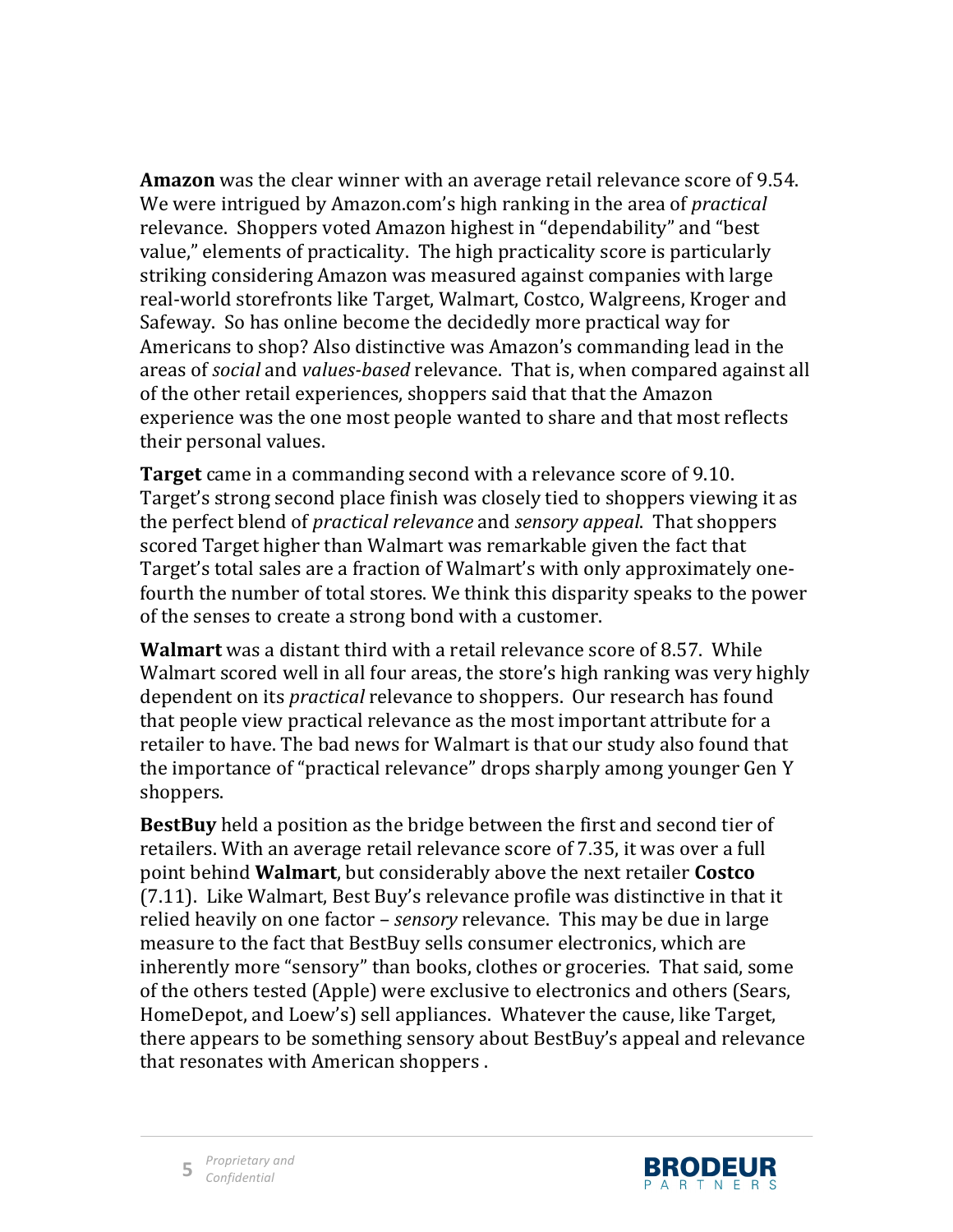With a relevance score of 7.11, **Costco** led a closely packed group that included clothing retailers **Kohl's, J.C. Penny** and **Macy's**. As one might expect, Costco's leading indicator was its *practical relevance* while the leading indicator for the clothing retailers was *sensory*. **Walgreen's** came in ninth at 6.25 and **Apple** tenth 6.24. Apple's showing was particularly surprising given that the company only opened its first store in 2001 and that their retail outlets largely sell one product line – its own.

#### Those who didn't make the top ten

Of those tested, **Sears** came in a distant 14<sup>th</sup>, and its relevance scores may reflect why it has fared so poorly in the past and recently sought bankruptcy protection. On our critical measure of *practical* relevance – the measure that the majority of Americans say is most important in considering where to shop – Sears scored a paltry 4.78, far below both the big box home improvements stores!of!**Home Depot** and!**Lowe's** and!department!stores!**J.C.)Penny** and! **Kohl's**. In fact, with a score of 5.73, fashion retailer **T.J. Maxx** was considered by shoppers to be more practically relevant than Sears. What has happened to this once-venerable brand?

Our experiment also underscored the struggles that traditional grocery stores **Kroger** and **Safeway** have in sustaining relevance as big box stores (Target, Walmart) and drug stores (Walgreen's, CVS) storm into the food business. Despite sales that dwarf stores such as Amazon.com, Kohl's, and Pennys, neither Kroger nor Safeway made the top ten.

## **Conclusion**

What lessons can we draw from our retail relevance study? For starters, we'd repeat what we said at the outset: shopping is a personal experience that involves an incredibly large and complex set of factors. Generalizations should be made with great care. What we can say is this:

• Retail brands have distinctive profiles. Most are organized around one or two distinctive elements. For Walmart, it is the practical and



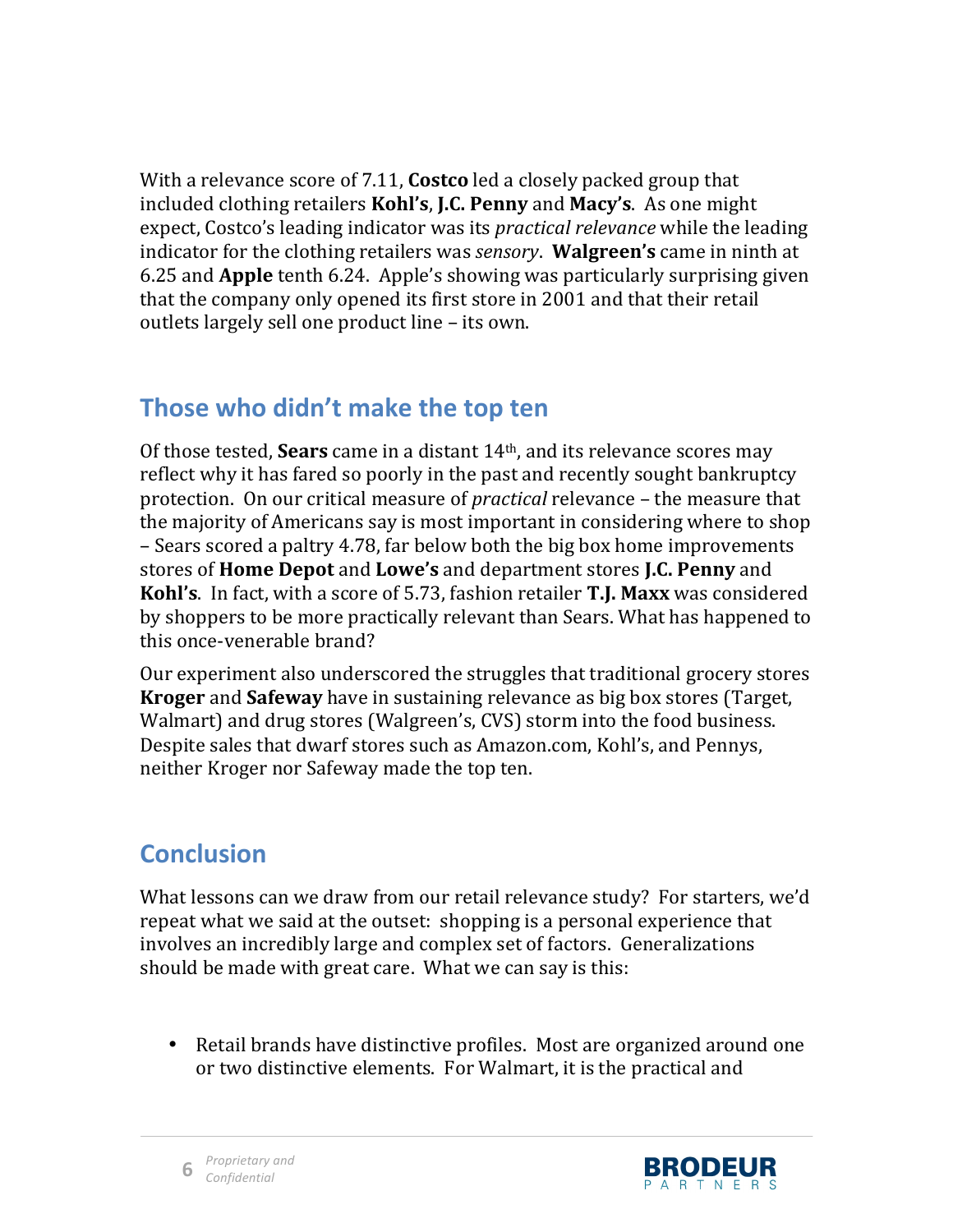functional. For Target, it is that and the ability to appeal to the senses, which may explain as much as anything why Target has by some indicators outperformed its much larger rival Walmart in recent years.

- That Amazon.com topped the list and yet has no physical storefront says a lot about the mainstreaming of online shopping. What was striking in Amazon.com's profile was how often people selected it as the most practical of all retailers – more practical than your local grocer. If anything, this confirms the current push by retailers to strengthen and increase their online presence as that platform becomes the most practically relevant to today's shoppers.
- That Apple made the top ten after only being in the retail business for a decade and largely selling its own products speaks volumes about the incredibly dynamic nature of retail and the power of the socially relevant brand.